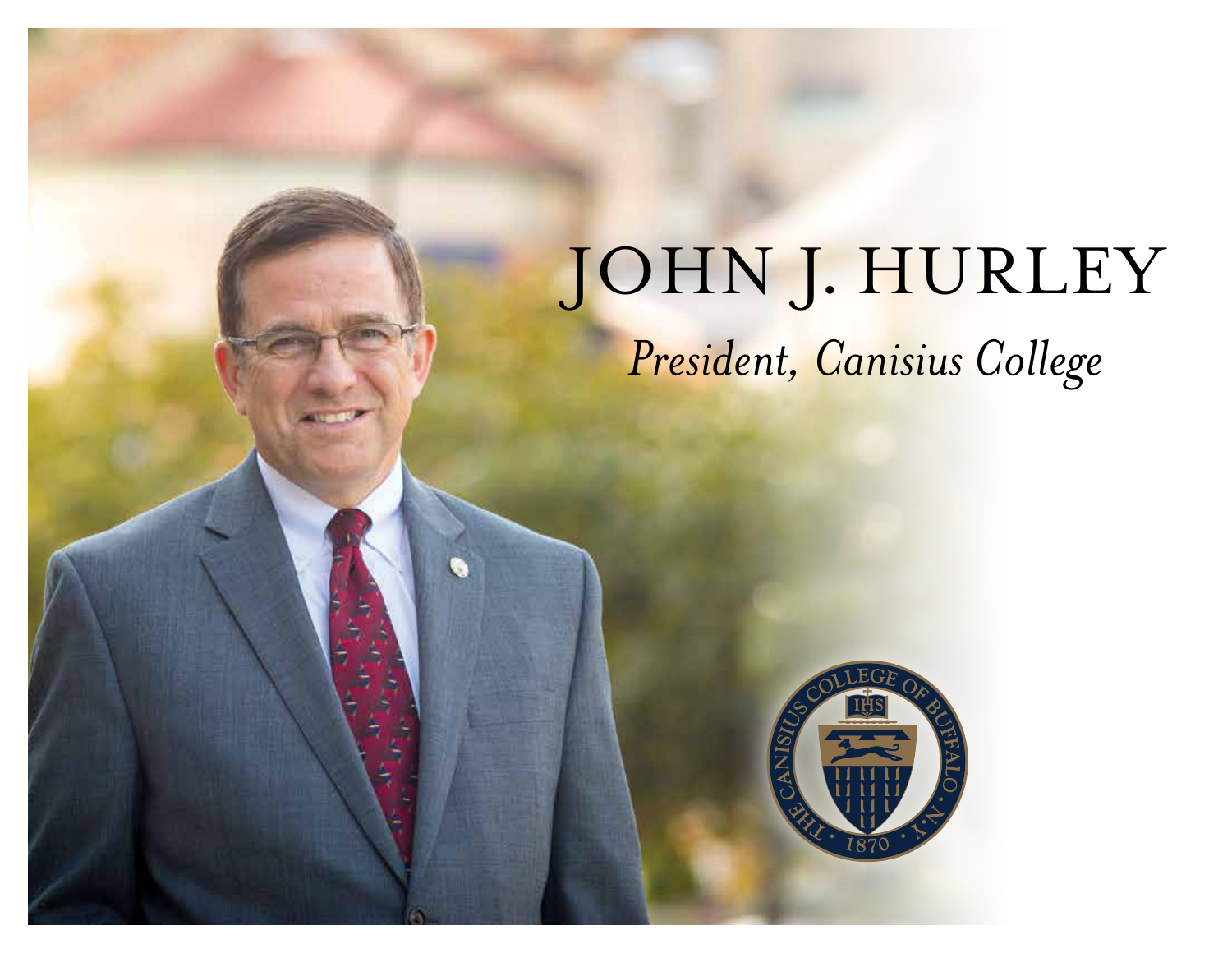John J. Hurley assumed his position as the 24th president of Canisius College on July 1, 2010. He is the first lay president in Canisius College's 150-year history. Since becoming president, Hurley has led Canisius through a series of bold, comprehensive strategic assessments of academic programs and administrative functions aimed at enhancing academic excellence and the student experience, while stabilizing the college's financial position.

In 2010, on the heels of the great recession, Hurley recognized that Canisius would feel the impacts of the coming disruption in higher education and needed to adjust accordingly. Hurley began his tenure as president by identifying for the campus a range of opportunities, macro and micro trends, and the issues and concerns they presented for the college. He used this in campus-wide conversations with academic departments and operating units to stimulate dialogue about a path forward for the college. This initial outreach exemplified what became a hallmark of Hurley's leadership style: confront the stark realities before you and inspire hope and creativity in developing solutions. Facing the truth meant a more data informed approach and concrete strategies and measurable goals to achieve results. He stressed the importance of working in a more collaborative, cross-functional way.

As president, he oversaw the successful development and execution of two strategic plans, *A Transformational Education* (approved in 2011) and *Canisius 150: Excellence, Leadership, Jesuit* (approved in 2016), that built upon Canisius' commitment to academic excellence, Jesuit values of social justice, and innovation. The latter also saw the completion of a new Facilities Master Plan and the college's first-ever plans for Environmental Sustainability and for Racial Equity and Inclusion.



...confront the stark realities before you and inspire hope and creativity in developing solutions.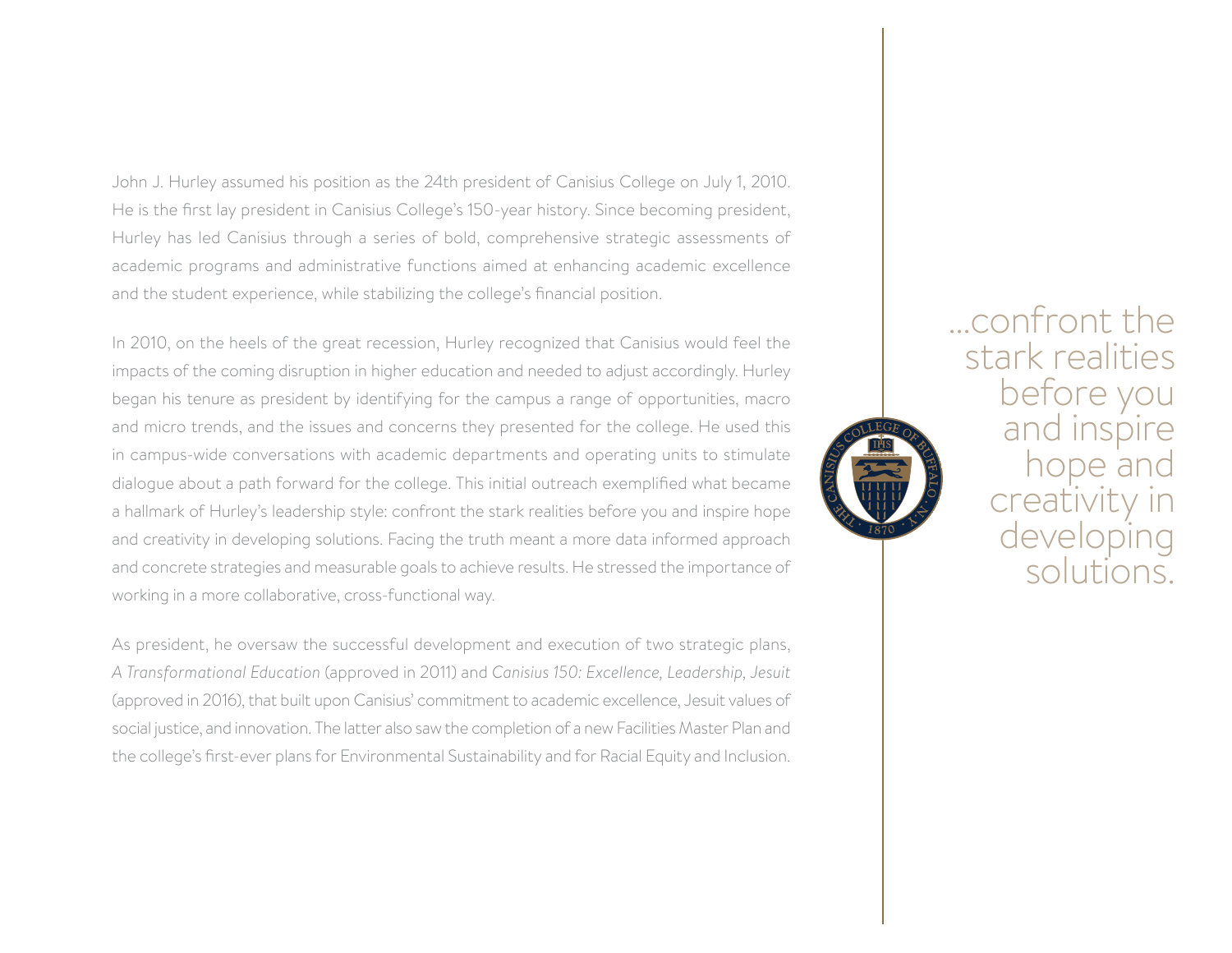Even with well-conceived plans in place, the pathway forward has not always been clearly marked and the college was forced to continually react and adapt. In each case, Hurley worked with the college's Board of Trustees and the campus community to make the difficult but necessary decisions to preserve the well-being of the college and advance its mission. In implementing its plans, the college demonstrated both a persistence and a nimbleness in addressing this very challenging period in Canisius' history. Guided by a desire to see Canisius as an effective partner in students' progress toward lives of meaning and purpose, Hurley drove the college to renew constantly its educational promise to all those it served.

These principles and actions ultimately formed the pillars of his legacy at Canisius: academic revitalization and innovation, development of a more student-centered experience, restructuring the college's business model, and constantly elevating the Jesuit mission.

In 2012, Hurley and the Board of Trustees retained the Pappas Consulting Group to conduct a strategic assessment of the college. They looked at enrollment, financial aid, academic programs, staffing levels, teaching loads, fundraising, operations, and facilities. Their final report forced the college to assess where it found itself and outlined opportunities to optimize revenue and minimize expenses. The Pappas Report became the driver for the development of a comprehensive strategy that focused on a better balance of faculty-student resources, financial aid, retention, staffing, athletics, fundraising, administrative operations and facilities to right-size the college for the future.

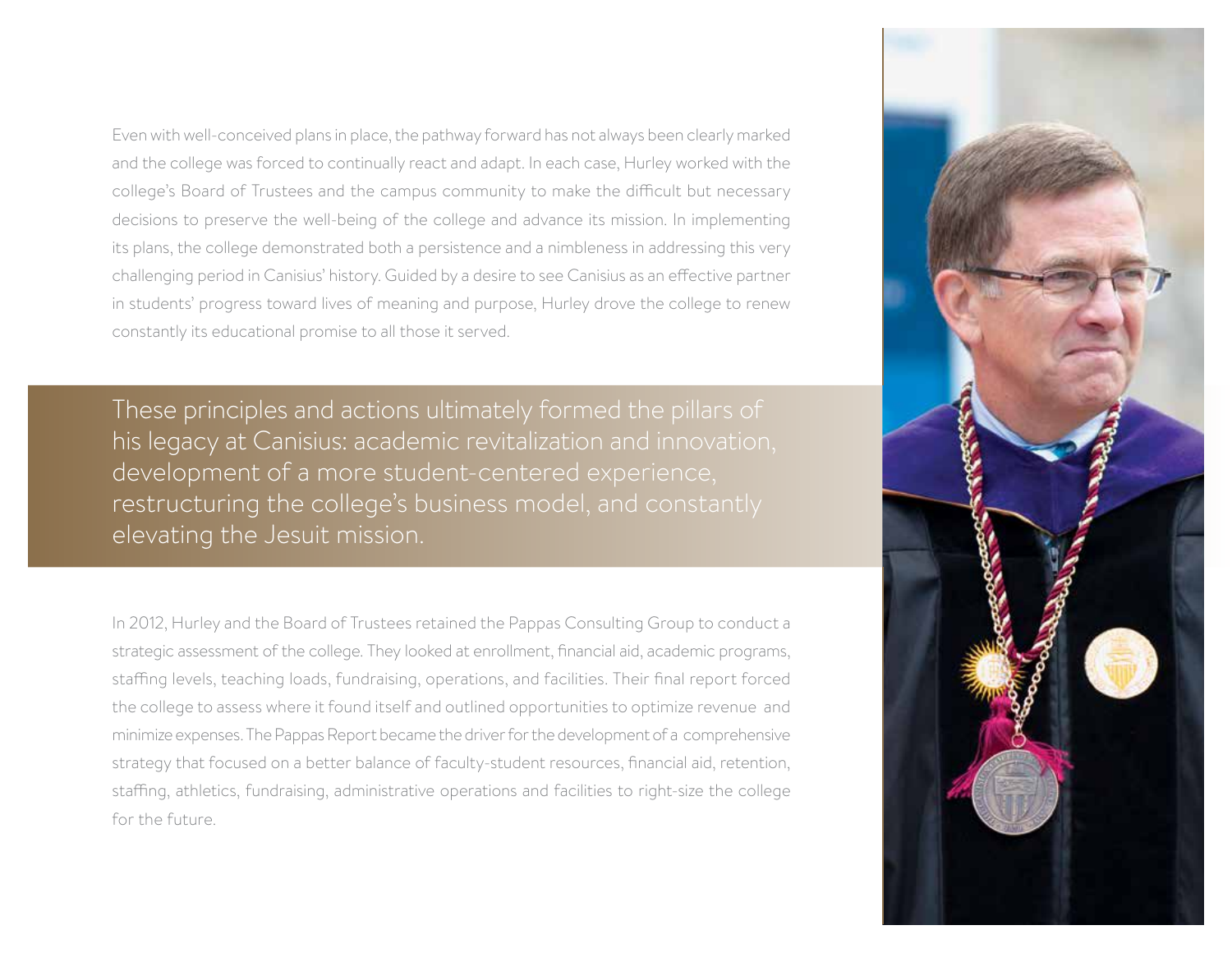

Hurley proceeded in the hopes that Canisius would thrive in the disruptive environment by adopting innovative business practices and pursuing strategic alliances. In 2017, Canisius reset its tuition to 2008 levels, reducing its tuition by 23 percent when it launched *Excellence Within Reach* to make the cost of a Canisius education more accessible. In 2018, he developed a collaboration with SUNY Erie Community College to house some of its students on the Canisius campus and make campus services and activities available to Erie Community College students. Earlier, the college had sponsored a similar arrangement with SUNY Buffalo State College. In 2019, Canisius partnered with the Catholic Health System to provide space in Science Hall for its development of a comprehensive electronic health records system. The collaboration presented an opportunity to develop a talent pipeline between students and Catholic Health.

Steps toward redefining what it means to be student-centered resulted in the development of the GriffCenter for Student Success as a hub of excellence for creative approaches to student retention, academic support, advisement, career services, and linking academic programs to the employment market. The Student Records and Financial Services Center was created to co-locate the services of financial aid, the registrar, and bursar offices in a single suite to bring improved service levels and added convenience to students and families.

Academic innovation and revitalization came in many forms over the past 11 years. Since 2010, Canisius has introduced or modified more than 50 undergraduate, graduate and certificate programs, many in online or hybrid formats, to meet student needs and interests and respond to market demands. Over the same period, Canisius also enhanced high-impact experiential learning opportunities for students through service-learning, faculty-student research, internships and pre-professional studies. Canisus partnered with the University at Buffalo School of Law to offer an accelerated option for those who want to earn a bachelor's degree and *juris* doctor degree in six years. Hurley also encouraged collaboration between intercollegiate athletics and academics in the creation of the sports broadcast journalism concentration and a new Golden Griffin Sports Broadcast Center to produce events for ESPN3.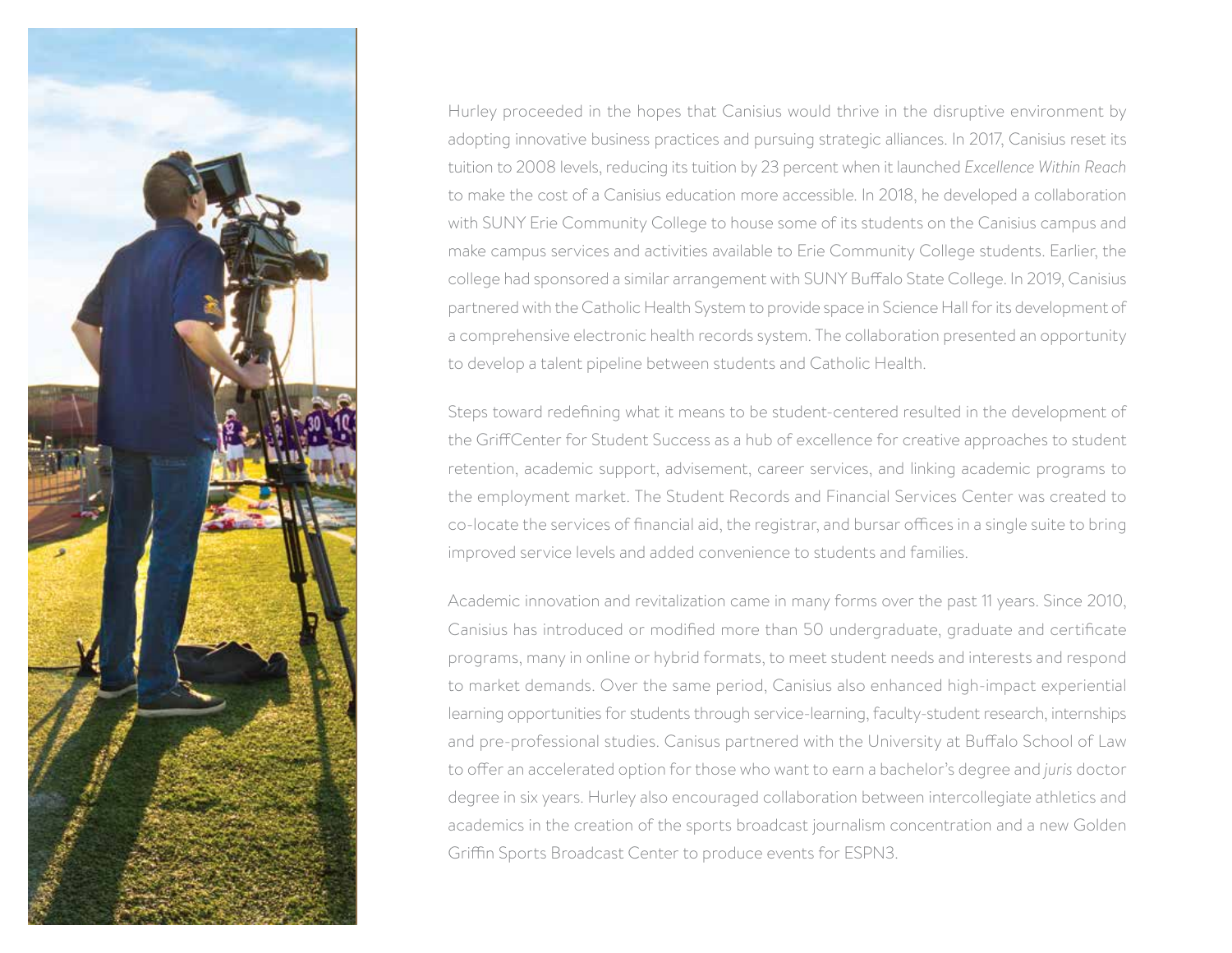

Articulation agreements with key community colleges were expanded and updated. In partnership with faculty, Hurley helped launch the signature Urban Leadership Learning Community program. Established in 2000 with significant foundation backing, the program provides academically talented students from socially and economically disadvantaged backgrounds from the Buffalo area with scholarship support and an opportunity to participate in a collaborative learning model and service to help them achieve their academic and leadership potential. The program has received national recognition and has graduated more than 170 students over the past two decades.

Under Hurley's direction, Canisius took its first steps into the allied health field, a process four years in the making, with its introduction of a Physician Assistant Studies Program in 2021. He led the first phases of the redevelopment of Science Hall, which came to house the college's Institute for Autism Research and catapulted this cutting-edge research and treatment program into the top tier of federal

and private grant-funded programs in the United States. He also placed special emphasis on the development of creative professional and personal development courses to advance life-long learning. High-demand, data-driven graduate programs in Data Analytics, Cybersecurity, and Business Analytics were introduced. And even as demographic shifts and student interest in the liberal arts caused some slowing in enrollment in the humanities, Hurley always emphasized the importance of the core curriculum as the defining element of a Canisius education.

Hurley has long been recognized within the Jesuit network and among Catholics as a layperson with an extraordinary depth of understanding of Catholic and Jesuit mission and identity. He has written and spoken extensively on the topic. In the face of a dwindling number of Jesuits on the campus, Hurley has underscored that the college's Catholic, Jesuit mission and identity should be "vitally present and operative" in all that Canisius does. He created the first office of Mission & Identity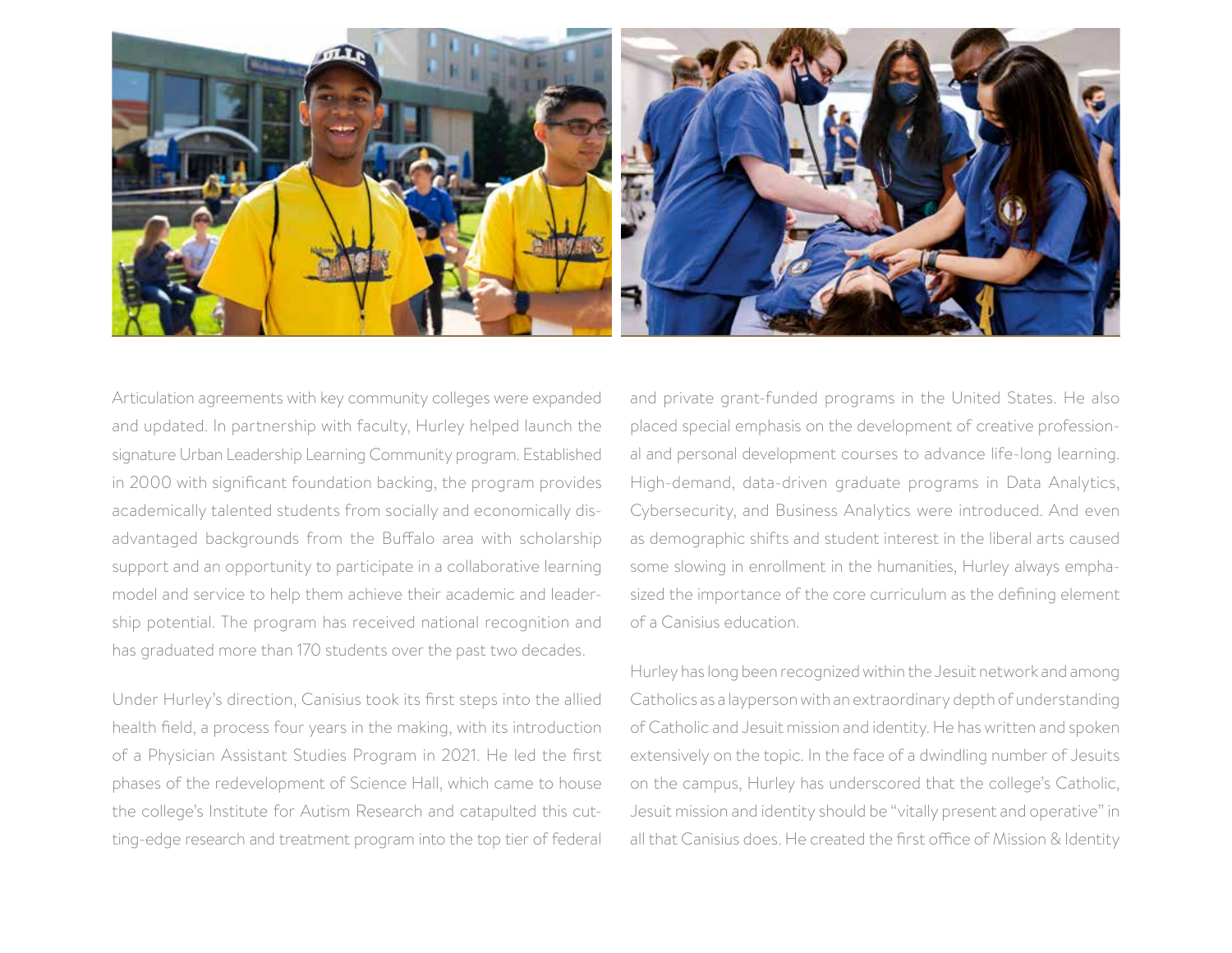in 2011 to ensure that Canisius faculty, staff, students, alumni and trustees had opportunities to deepen their understanding of the institution's identity, its educational mission and their roll in its fulfillment. He worked with the Board of Trustees to provide formation for trustees in mission and to develop strong working relationships between the college and its board, the resident Jesuit community and the Jesuits' USA East Province. He led the college's Mission Priority Examen process in 2018, which revealed an abundance of ways in which Canisius animates its mission through service, academics, and ministry. The process resulted in the reaffirmation of Canisius as a Catholic, Jesuit institution by the Superior General of the Jesuits.

Hurley has connected his devotion to the college's Jesuit mission through a strong emphasis on standing in solidarity with people at the margins. He has helped lead student, parent and faculty immersion trips to El Salvador, Nicaragua, the Philippines and the Arizona-Mexico border. He is an active supporter of Agros International, a Seattle-based non-governmental organization devoted to the development of sustainable agricultural communities in Central America, the Centro Arte para la Paz in Suchitoto, El Salvador, and St. Luke's Mission of Mercy here in Buffalo. He was an early subscriber to the college and university Presidents' Pledge Against Global Poverty.

Throughout Hurley's tenure at Canisius, he has always placed a special emphasis on the college's connection to the City of Buffalo, and in particular, to the college's Hamlin Park neighborhood in north central Buffalo. Hurley was the architect of three innovative programs that contributed significantly to the historic areas surrounding the college. As a vice president in 2002, Hurley created the college's innovative Employer Assisted Housing Program, which offers employees grants in the form of forgivable loans to assist them with the purchase of homes near the college's central Buffalo campus. Since its inception, 49 employees have benefited from the program with more than \$270,000 in loan funds distributed. In 2010, he announced the Hamlin Park Initiative as a way of renovating and selling 10 college houses on neighboring streets to buyers who agreed to be owner-occupiers for at least 15 years. Canisius invested \$500,000 of its own money in renovations of the houses before sale and the initiative stabilized and strengthened the residential character of the neighborhood. The college worked with Habitat for Humanity to transfer two additional houses to Habitat families.

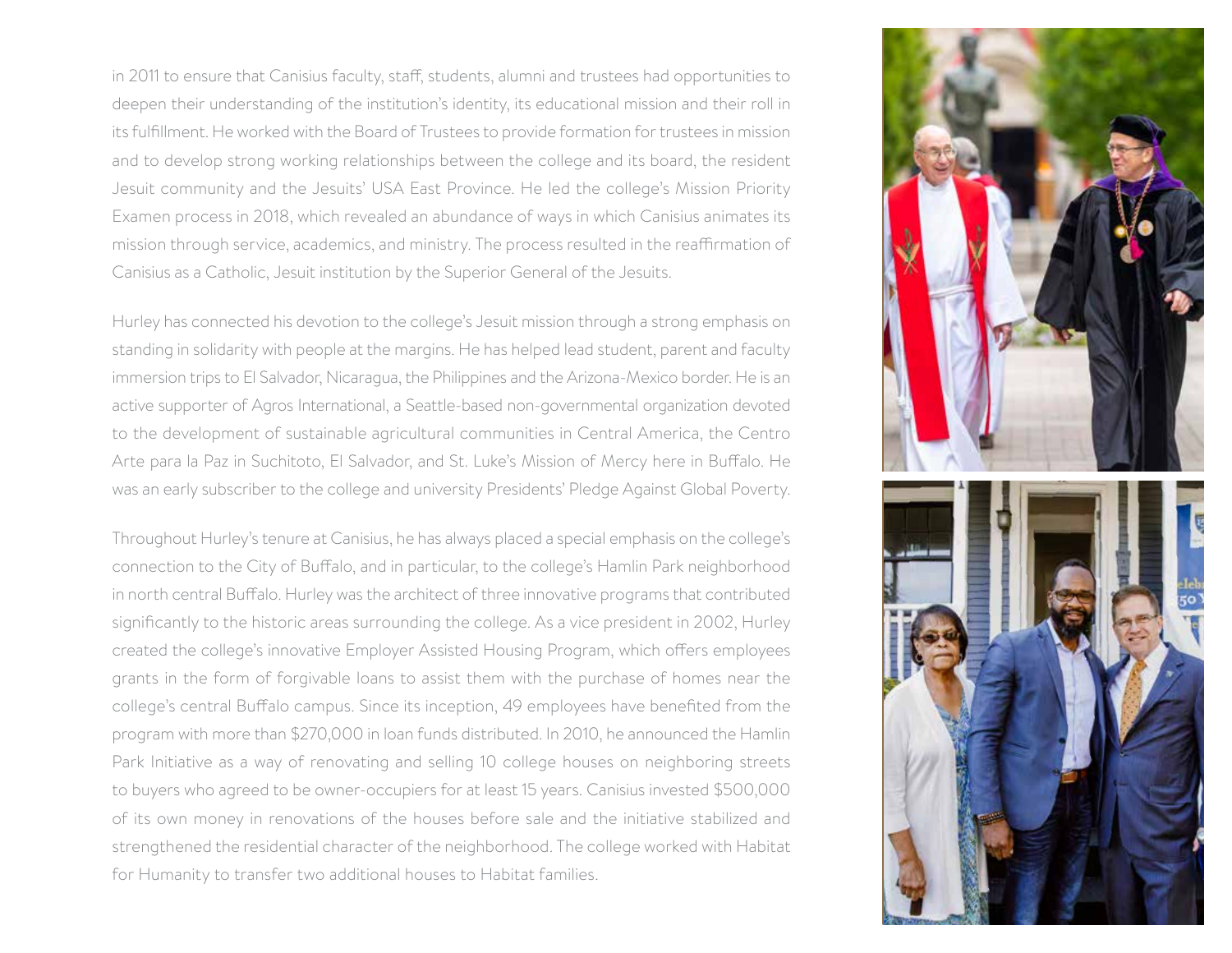

Hurley also directed the development of the college's New Buffalo Institute to align the college's extensive outreach activities toward defined areas of focus to address the persistent challenges and injustices in the community, with an emphasis on the East Side of Buffalo. Strongly aligned with the mission, the college advanced its efforts to enhance diversity and inclusion on campus with the establishment of a dedicated position to oversee campus-wide programs and services that promote diversity, inclusion, equity and social justice.

Hurley is recognized as one of the most innovative and successful fundraisers in the community. Since joining the college in 1997, Hurley helped Canisius to raise more than \$200 million from donors, corporations, foundations and government sources. His first campaign, *Imagine Canisius,* raised more than \$39 million for capital improvement projects, and *A Legacy of Leadership: The Campaign for Canisius College,*

the college's first comprehensive fundraising campaign, concluded on May 31, 2012 with a record \$95.5 million raised, surpassing the goal for the campaign by \$5.5 million. Today, the endowment stands at \$160 million, more than double its \$74.4 million value in 2010.

Hurley has been at the helm of transformative investments in the campus footprint, including the development of 120,000 sq. ft. of science and community space in Science Hall, Library Learning Commons, the expansion of the Nelson D. Civello '67 Financial Markets Lab, the virtual gross anatomy lab and teaching spaces for the Physician Assistant Studies program, creation of the Penfold-Gareis Fitness Center and the air conditioning of the Koessler Athletic Center. His fundraising led to a significant expansion of endowments for financial aid scholarships and programs, and academic innovation that are a hallmark of an excellent university.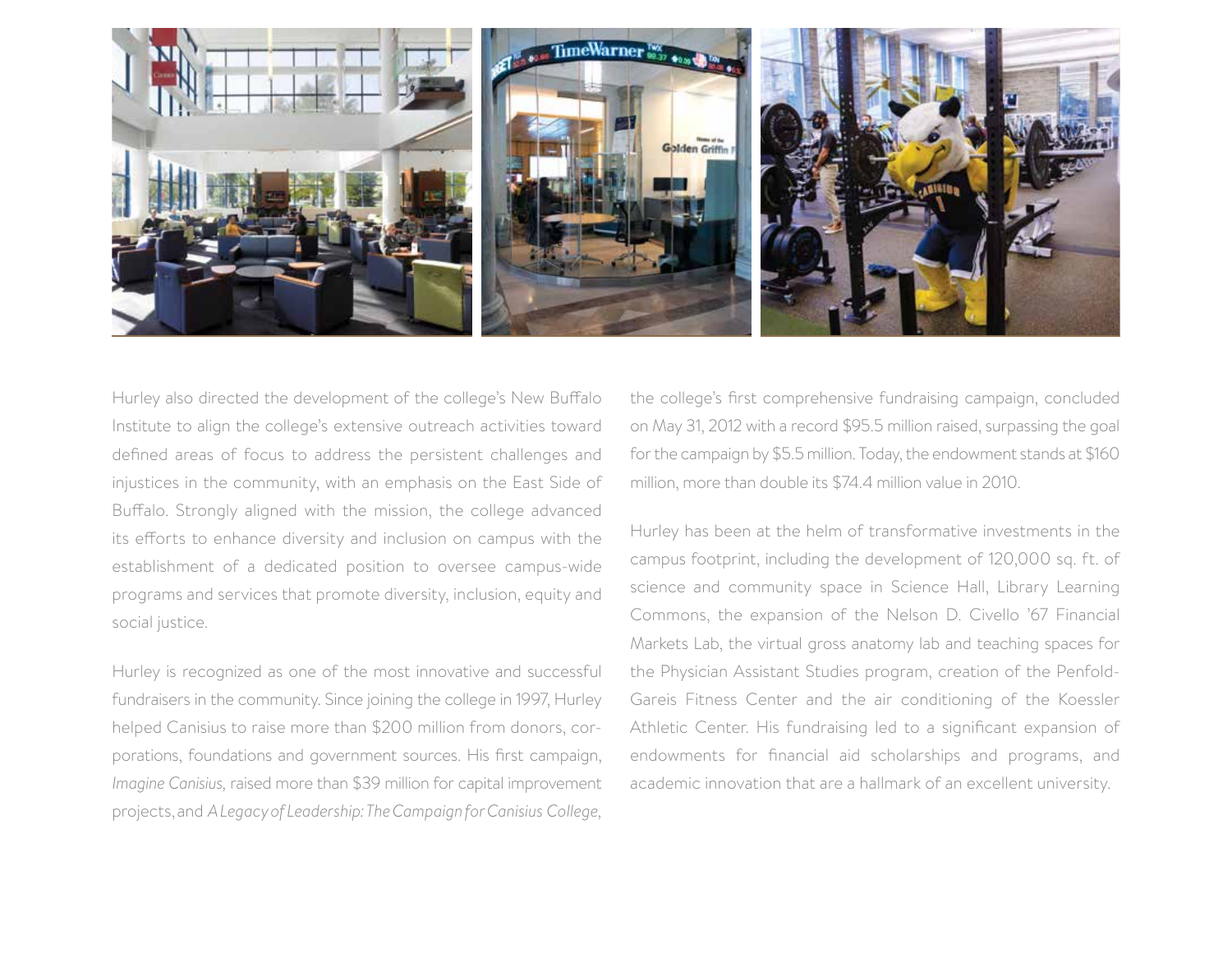The greatest test of Hurley's leadership over the past 11 years unquestionably has been the Covid-19 pandemic. The health and well-being of the campus community were the first priority. In March 2020, the college paused all on-campus operations and shifted to its academic contingency plan that caused all students to move to online learning in spring 2020 and eventually to a multi-modal format during the 2020-21 academic year. Enrollment shortfalls, revenue losses and expense increases had the college projecting a \$20 million budget deficit in the summer of 2020. Hurley worked with the Board to restructure the college's operation, eliminate and outsource operations, and terminate under-enrolled academic programs. *The Buffalo News* in a July 24 editorial said, "Hurley is doing the difficult but necessary work of shaping the institution of the future. If he doesn't do it now, a more difficult job will await later. Hurley is willing to enact the kind of bold reinvention that will sustain and grow the college into the future. He deserves the community's – and college's – support."

Prior to his appointment as president, Hurley served as executive vice president of Canisius from 2007 to 2010 and vice president for college relations from 1997 to 2010. In these positions, he played a significant leadership role in the college's investment in the campus, which now totals more than \$175 million since 1997.

A native of Buffalo, Hurley is a graduate of St. Benedict's Elementary School, St. Joseph's Collegiate Institute, Canisius College (BA 1978 *summa cum laude,* English/history) and the University of Notre Dame Law School (JD 1981). Prior to coming to Canisius, he practiced law for 16 years, three with the firm of Keck, Mahin & Cate in Chicago and 13 with Phillips, Lytle LLP in Buffalo concentrating his practice in the areas of secured lending, bankruptcy and insolvency.

Hurley has been active in numerous educational associations including the Association of Jesuit Colleges and Universities and the Association of Catholic Colleges and Universities. He has chaired reaccreditation teams for the Middle States Commission on Higher Education. He serves on and is the past president of the Metro Atlantic Athletic Commission Council of